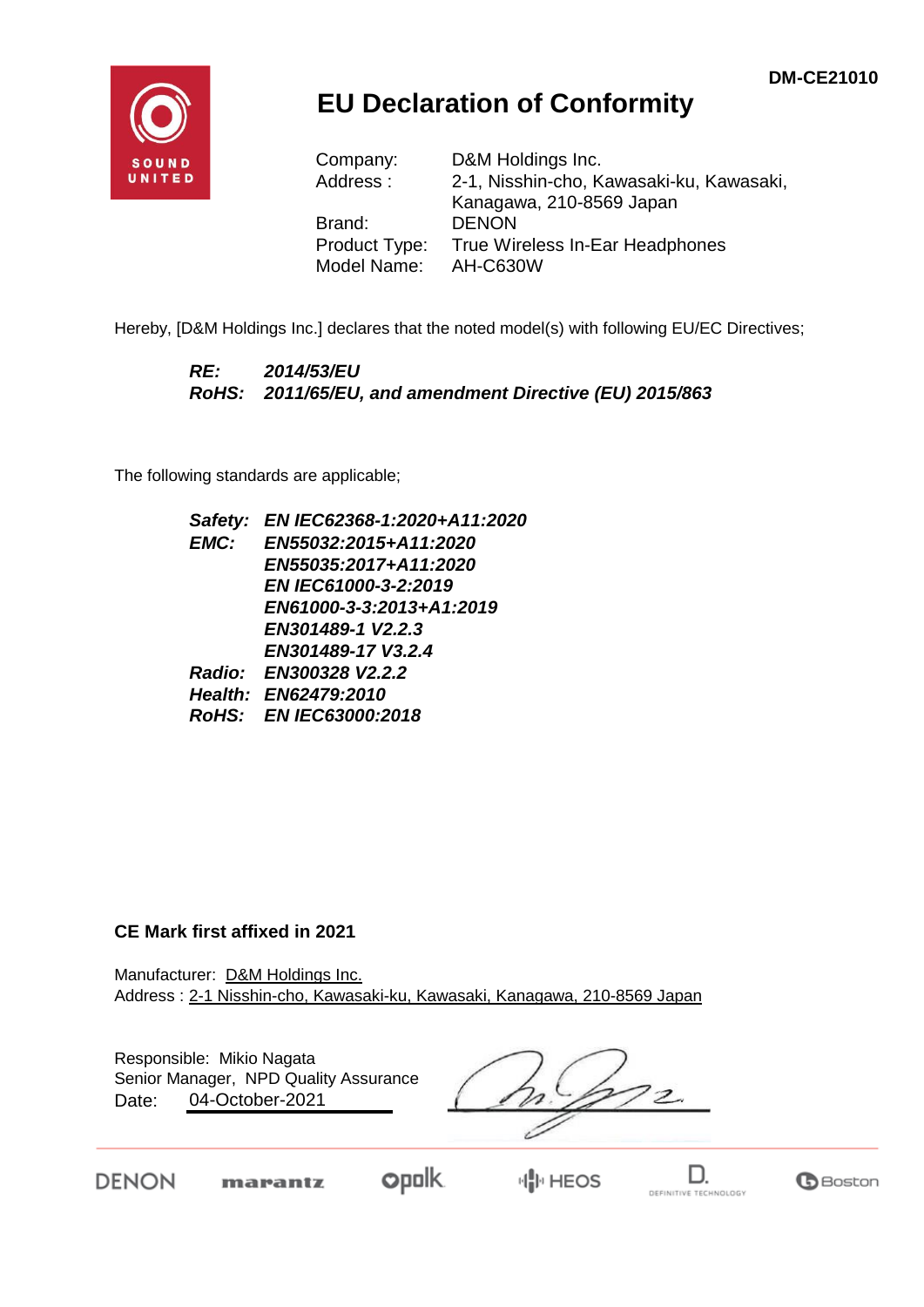# **D&M Holdings Inc.**

2-1 Nisshin-cho, Kawasaki-ku, Kawasaki-shi, Kanagawa, 210-8569 Japan Tel : +81-44-670-2665 Fax : +81-44-670-2697

### **Provision of information on the compliance of combinations of radio equipment and software**

General Information:

| <b>Report Date:</b> |                                 | $4$ -Oct-21                                                          | Report No.: | DM-Radio21010 |
|---------------------|---------------------------------|----------------------------------------------------------------------|-------------|---------------|
| Manufacturer:       |                                 | D&M Holdings Inc.                                                    |             |               |
|                     | Address:                        | 2-1 Nisshin-cho, Kawasaki-ku, Kawasaki, Kanagawa,<br>210-8569, Japan |             |               |
| Factory             |                                 | Please refer to "Factory Information"                                |             |               |
| Model Tested:       |                                 | <b>AH-C630W</b>                                                      |             |               |
| Appliance Type      | True Wireless In-Ear Headphones |                                                                      |             |               |
| <b>Brand Name:</b>  |                                 | <b>DENON</b>                                                         |             |               |
| Country of Origin:  |                                 | China, Viet Nam                                                      |             |               |

Radio Specification:

| vpe              | Range<br>requency                                 | Max.RI<br>Power(Limit) | <b>RF Power</b><br>est<br>result<br>0t |
|------------------|---------------------------------------------------|------------------------|----------------------------------------|
| <b>Bluetooth</b> | MHz<br>2480<br>"40z<br>$\tilde{\phantom{a}}$<br>- | 20dBm                  | 13dBm<br>ັ.                            |

Technical document: Test Report No. DDT-R21060713-2E03, DDT-R21060713-2E04

Software version information: Charge case: V0.04.40 or later Earbuds: V0.4.9.0\_sy41 or later

※There is no change in the performance of Safety, EMC and Radio by version update.

Checked by: Akihiro Yoshida Approved by:  $\perp$ 

Mikio Nagata, Senior Manager NPD, Quality Assurance. D&M Holdings Inc.

 $\overline{\mathcal{P}}$